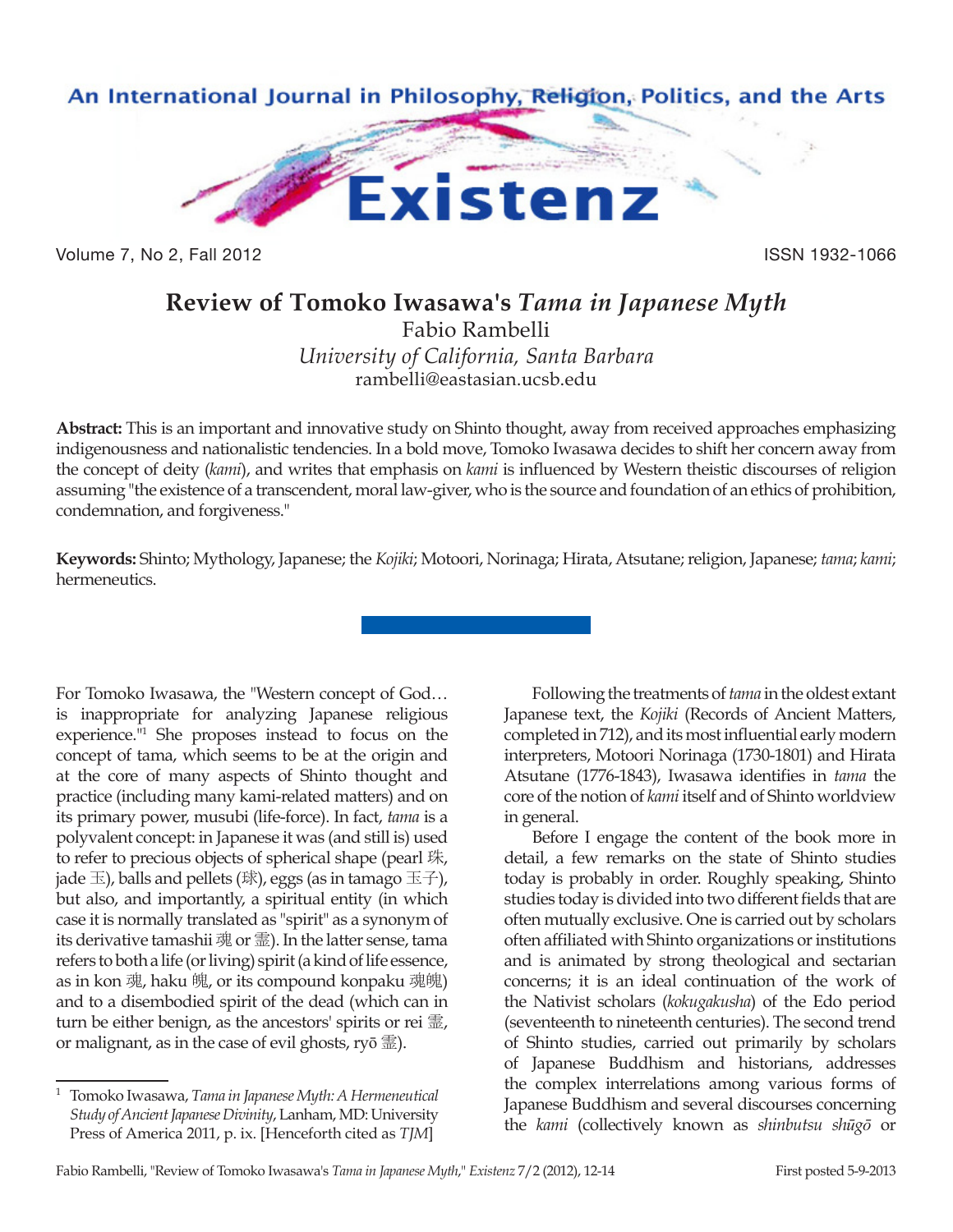"amalgamation of *kami* and buddhas") that developed in medieval Japan (twelfth to fifteenth centuries). This second trend is closer to intellectual and cultural history. Very little is done on the grey areas between these two fields, namely, *kami* discourses that resisted assimilation with Buddhism during the middle ages, and forms of *shinbutsu shūgō* during the early modern period (when Nativist authors were most active).

In addition to these two trends, there exists, both in Japan and elsewhere, a vast and not clearly defined discourse about the essence of Japanese culture and spirituality, expressed in wide variety of media ranging from books, magazine article, and TV programs, to manga, anime, and computer games. I would like to call this discursive formation, for lack of a better term, "the Shintoesque"—primarily because its connections with the history of the development of the Shinto tradition (a tradition that is inherently plural and often self-contradictory) are obscure or vague at the best. Studies on the Shinto tradition by anthropologists, psychologists, etc. (who are not themselves expert on Shinto or even on Japanese religion) tend to situate themselves between sectarian, Nativist-oriented Shinto studies and the Shintoesque galaxy.

At this point, a few words on Motoori Norinaga and Hirata Atsutane, the foremost members of the National Learning School (*kokugaku*) or Nativism, which emphasized an indigenous, primordialistic interpretation of Japanese thought, spirituality, and culture in general. They came to be enormously influential in modern Japanese culture as they (or, rather, certain interpretations of their writings) are at the basis of the establishment of *Kojiki* as the central text of Shintoism, the formation and content of the Japanese literary canon, and central ideas about the essential features of Japanese culture (especially, in Japanese folklore studies or *minzokugaku*)—in short, essential elements of modern Japanese cultural selfrepresentation.

Iwasawa's book begins with the interpretations of *tama* presented by Motoori Norinaga (chapter 1) and Hirata Atsutane (chapter 2), followed by an overview of the history of the interpretations of Japanese myths in the twentieth century (chapter 3); in this latter chapter, Iwasawa introduces the dialectic of mythologizing, demythologizing, and remythologizing as the main guideline of her interpretive endeavor. A summary and revision of *tama*'s definitions constitutes the introduction to Part Two of the book, which contains the author's original contributions to the subject. Here Iwasawa,

borrowing from structural studies of myth, identifies two triadic mythemes, one addressing defilement and the other sin, at core of *Kojiki*'s mythology. Chapter 4 and 5 are dedicated, respectively, to the themes of defilement (based on the myth of Izanagi and Izanami) and sin (based on the myth of Amaterasu and Susanowo); Iwasawa shows that the concept of *tama* plays important roles in the treatment of both themes as the central concept of the unique Japanese dialectic as it is presented in *Kojiki*. In these two chapters, Iwasawa moves away from standard Nativistic interpretations and mobilizes instead the work of several authors (mostly, modern contemporary folklorists and anthropologists) in order to provide a richer and more nuanced interpretation of *tama*. Iwasawa argues that while Western dialectic, as exemplified by G.F.W. Hegel's work, aims at attaining an ultimate equilibrium and stasis, Japanese dialectic is always left unresolved and has dynamism and the copresence of opposite elements as both its starting point and final goal—as Iwasawa puts it, "Japanese myth emphasizes 'the recurring cycle of chaos and order,' in which chaos is never annulled but encompassed in an absolutely necessary process for the re-invigoration and re-organization of being" (*TJM* 152).

In the brief conclusion to the book, Iwasawa suggests two points: (i) that *tama* needs to be taken in its constitutive ambivalence (and should not be reduced to one of its components, with the exclusion of the others) as the central feature of the Japanese worldview; and (ii) whereas such new understanding of *tama* has been reached through the use of approaches mediated from hermeneutics and comparative philosophy, these disciplines, when applied to the non-Western concept of *tama*, show their essential rooting into a Western cultural and intellectual substratum; far from being universal methodologies, they reveal themselves to be very much part of Western civilization. In this respect, we may note that application of these methodologies to non-Western phenomena, as heuristic tools, might ultimately result in these methodologies' decoupling from Western philosophical assumptions, the provincialization (de-centralization) of Western thought, and their translocalization.

The most innovative aspect of the book, as I just mentioned, is its attempt to set itself free from existing Nativist Shinto studies and Shintoesque discourses, in order to present an alternative formulation, by shifting the terms of the discussion (with *tama* replacing *kami* as its central concern), the interpretive categories (no longer Nativistic or folkloric ideas, but hermeneutics